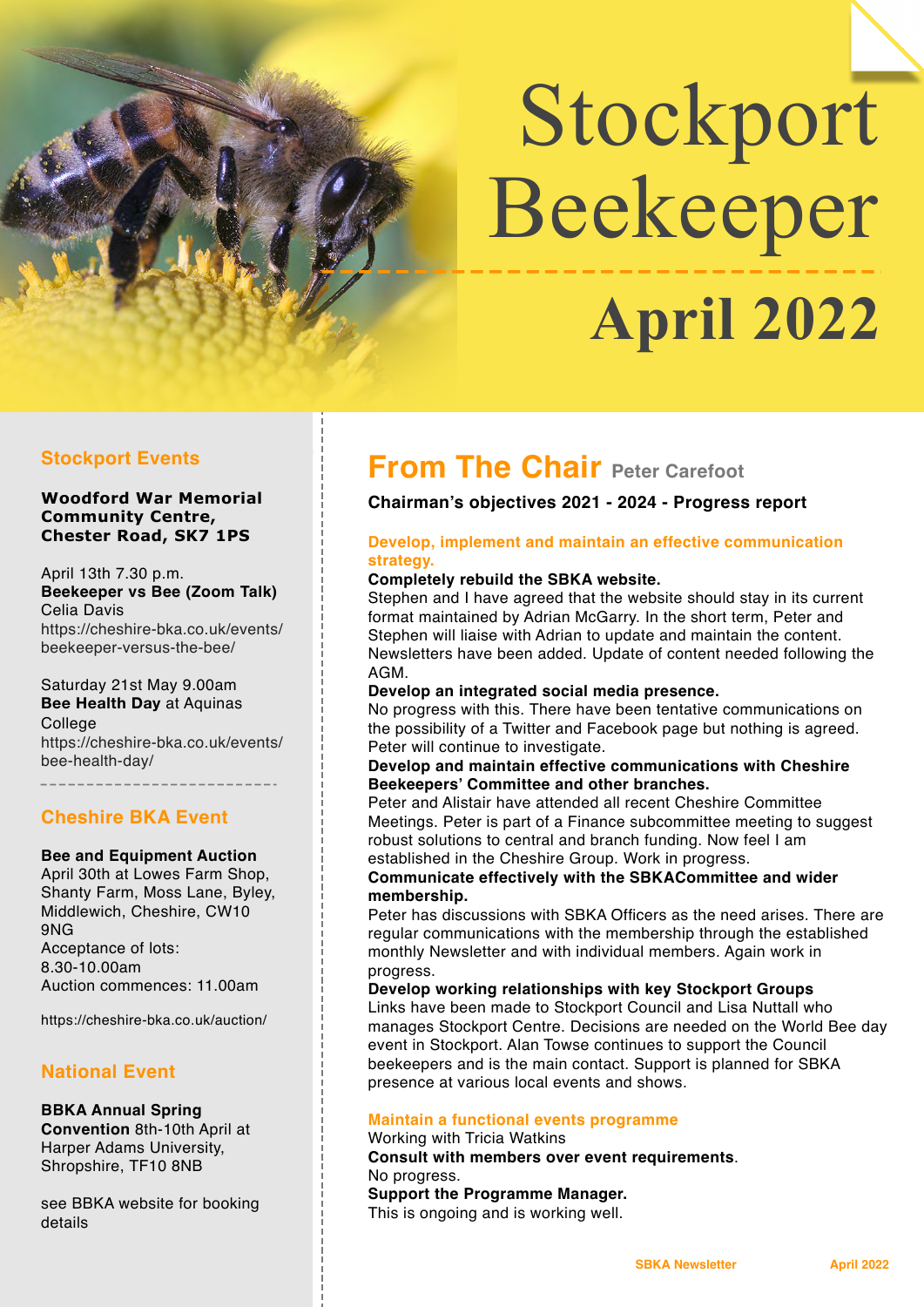

#### **Who's on the Committee?**

Peter Carefoot - Chair

Paul Wheeldon - Vice Chair & Library

David Lilley - Apiary Manager

Vacant - Assistant Apiary Manager

Tricia Watkins - Programme and Events Manager

Sue Payge - Honey Show Manager

Alan Towse - Education Secretary

Brian Gee

Liz Sparkes

Alistair Taylor - Treasurer

Steve Donohoe - Secretary

Mark Davis

Dermot Carty - Asst. Apiary Mngr

#### **Next Committee Meeting**

Thursday 9th June at 7.15pm

Woodbank Meeting Room *(Committee members only)*



**Develop and implement an annual events programme that meets the educational and promotional requirements of the branch.**

Tricia has this in hand. Full events programme in place for 2022. Work has started on the 2023 programme.

#### **Develop an effective programme delivery through either physical meetings or digital alternatives.**

This tends to happen as required. Nothing is decided as a long term solution. Changes have been made to comply with Covid requirements. Some presenters prefer video links and this enables a broader spread of content and quality of speakers.

#### **Ensure SBKA remains financially sound.**

#### Working with Alistair Taylor

**Ensure effective annual reporting of financial affairs.**

Alistair has this in hand. 2021 finances accepted at AGM Feb 2022. **Ensure branch funds are used effectively.**

Alistair has established a rigorous and robust money transfer by opening a new account with Barclays. He has also produced and presented spending plans for 2022. I am confident systems and communications are robust. SBKA finances are in good hands.

**Explore opportunities to grow funds through effective education and promotional programme.**

In progress, discussions with various people.

#### **Develop and maintain an effective Education Programme** Working with Alan Towse

#### **Ensure an effective annual education programme.**

Alan is establishing communications with local schools. He is teaching beekeeping at Mellor primary school and Torkington primary school, both have started apiaries and are waiting for bees for the new season. Alan continues to support Bramhall High School apiary. Excellent progress has been made.

#### **Ensure an effective theory and practical Beginners' Course**

The 2022 Theory Course was successfully delivered by Alan. The content of the course and presenters have been refreshed creating a sound platform for 2023. Plans for 2023 are finalised as are Taster Days.

#### **Ensure the effectiveness of the committee**

Working with Stephen Donohoe

#### **Ensure an effective and efficient programme of Branch Committee Meetings.**

Work in progress. This will be established with 12 months of practical experience for Stephen

#### **Where necessary develop a succession plan for key Committee positions**

The Assistant Apiary Manager position has been filled. Two new committee members were appointed to replace Roy Brocklehurst, Pat and Colin Booth. Build the capacity of the Committee by getting the wider membership involved in all branch events.

Sarah Booth and Dominic Hughes have volunteered to support Sue Payge with 2022 Honey Show. Work in progress.

#### **Ensure Health and Safety at all SBKA gatherings**

#### **Ensure all gatherings of Branch members are covered by legislative Health and Safety requirements.**

Have re-written risk assessments from pre-covid and included additional safeguards. Amending templates from BBKA which are general rather than specific to branches. Will be in place for future face to face meetings and apiary gatherings.

I believe that it is important for me to be open with members about what the committee are working on for the benefit of Stockport BKA members.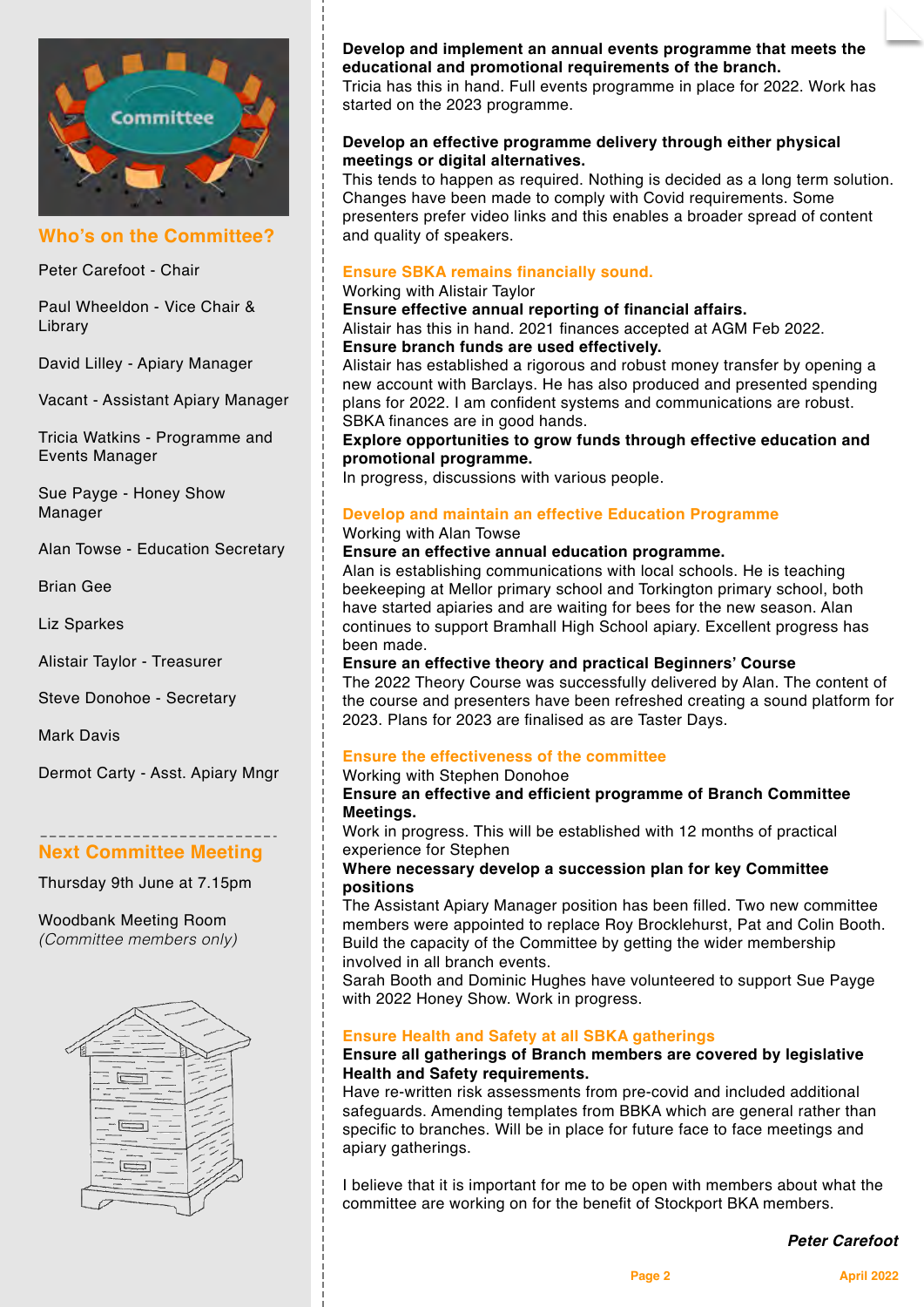#### **BBKA Modules**

The syllabi for the BBKA module exams have been updated for 2022.

The updated syllabi are available on the BBKA website alongside updated reading lists:

#### <https://www.bbka.org.uk/modules>

#### **Mentors**

If you are a beginner and want the guidance of a beekeeping mentor please ask the secretary about this [secretary@stockportbeekeepers.](mailto:secretary@stockportbeekeepers.co.uk) [co.uk](mailto:secretary@stockportbeekeepers.co.uk)

Also, if you are more experienced and **wish to become a mentor**, your services will be very much appreciated. You don't have to be the world's leading authority on keeping bees - just share what you know and you can always ask a more experience beek for support if needed. Again, contact the secretary about this.

#### **Contact Details**

If you want to contact the secretary (Steve Donohoe) the email address is:

#### [secretary@stockportbeekeepers.co.uk](mailto:secretary@stockportbeekeepers.co.uk)

Feel free to send in any articles for the newsletter, snippets of news or events.

### **From The Apiary** by Peter Carefoot

Springtime, or so I thought. After 10 days of bright, sunny and warm weather I am writing this looking out as sleet and snow fall gently to the warm earth. It is 4 degrees and after days of activity in the apiary, there are no bees flying.

The first inspection was on March 22, a warm and sunny day, a T-shirt wearing day as some books suggest. I was reassured all my colonies have laying queens, but disappointed with the double brood containing my best queen. There were not as many bees as I expected and there has been a supersedure since I inspected on September 16 last year. I suspect the old queen is still alive because in the top box there are two frames with perfect patterned worker brood. In the bottom box, there is one frame with a mixture of worker and drone brood in worker cells. There are drones walking around in the colony.

I did not see the old queen but the new queen is small and dark. I fear she has not been mated properly. On the other hand, she may just be having a stuttering start to egg-laying as some newly mated queens do. When I am next in the hive I must make a proper search to find the old queen and get her into a nuc until I have a clear picture of what is going on. Anyway, I had intended to raise new queens from this good old girl and now I must reappraise my plans. My other queens are not of the same

## **Woodbank Apiary**

#### *Help and Learn*

Weekly colony checks will start soon at the Woodbank Apiary. If you would like to help, and at the same time learn from the experienced beekeepers, you are welcome to come along. Text your name and contact mobile number to David Lilley (07708 103872), or email to [chairman@stockportbeekepers.co.uk](mailto:chairman@stockportbeekepers.co.uk)  and you will be added to the WhatsApp group to receive a day and time. These will vary according to the weather forecast. Just come along with clean kit, there is no requirement to attend weekly

quality and don't quite make the grade. The colonies have sufficient stores and plenty of room for the queens to lay, so there is no rush to get inside for a week or two at least.

In the churchyard allotments, the gardeners will be disappointed to learn that the rabbits are back. One of the allotments has been handed over but there is no sign of any activity. My back aches with just the thought of starting to clear the thatch of weeds and couch grass. S. has made a good job of laying bark chips on the path to the hives which makes the carrying of equipment much easier. She has spent the winter clearing lots of undergrowth and the place looks good, especially with the new growth lighting up the bare dark corners. My mood is lifted with my daily visits, it is a lovely place to come to keep bees and meditate.

On the farm, the gander escaped from his lockdown due to bird flu and nipped the back of my legs as went to check the hives. D. quickly rounded him up but he did not want to be caged again and what a racket he created. It is my own fault that he is aggressive towards me. Some time ago I turned around and hissed back at him and he has not forgotten or forgiven me. It is a love-hate relationship.

*Peter Carefoot*

#### *New Season - help needed*

Help is needed to get the apiary ready for the season. Boxes to clean and paint. Frames to make and if the weather is suitable take a quick look inside the colonies. Beginners can come along to meet the apiary team and get acquainted with the variety of beekeeping equipment. It's also a chance to assemble your flat pack hives and frames under supervision. Tools and equipment will be provided. Old clothes advised. **Saturday, April 9th**. Meet at the apiary. Two sessions **10am - 12.00 noon and 1.00 pm - 3 pm**.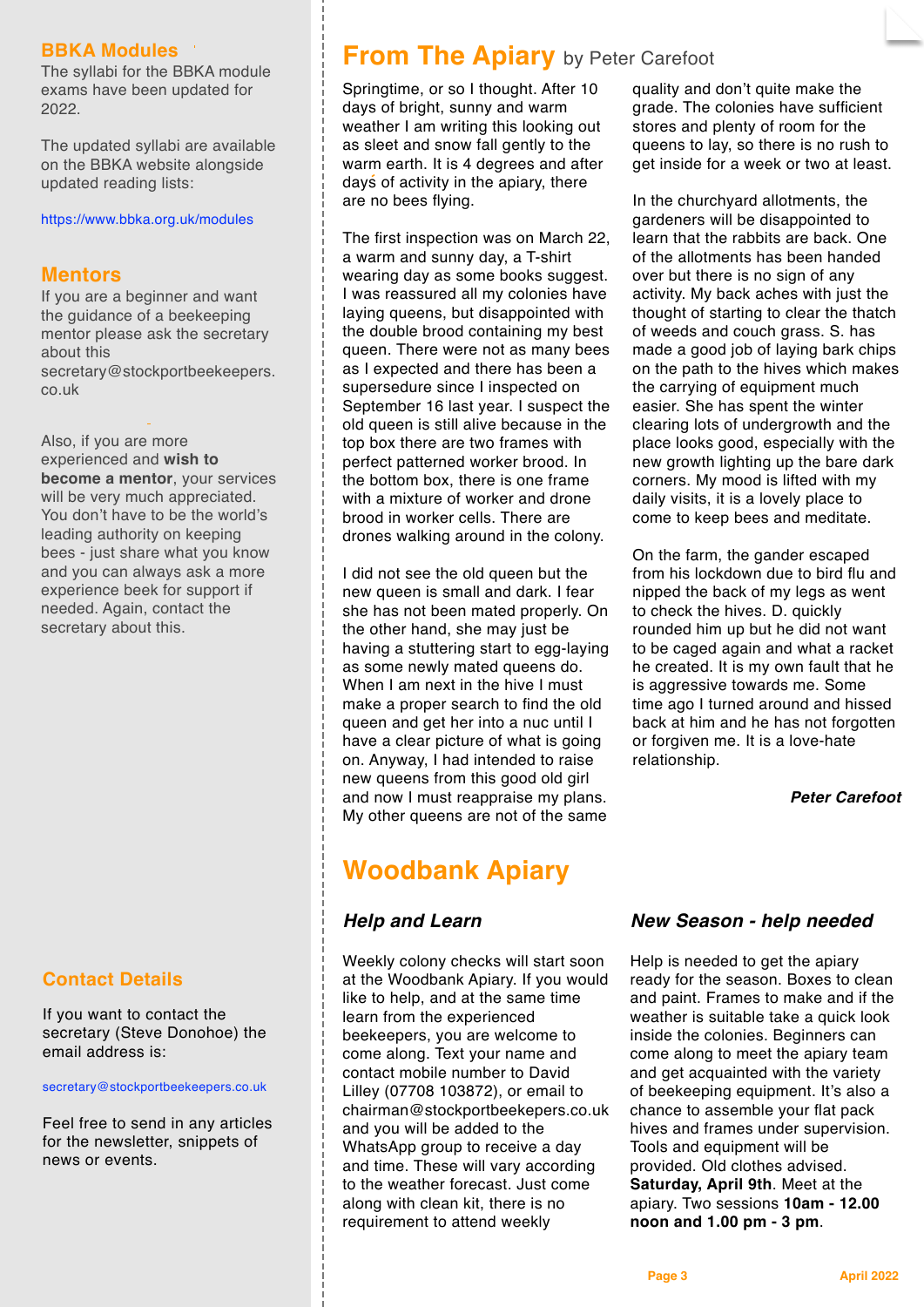

## **Stockport Beekeepers' Association** with **National Bee Unit**

## A BEE HEALTH DAY

On Saturday, May 21, 2022 From 9.00 am to 3.30 pm

At Aquinas College, Nangreave Road, Stockport, SK2 6TH

Activities include: Welcome and overview by Mark McLoughlin What we look for by National Bee Unit Diseased comb by Julia Hoggard & Kay Phillips Biosecurity and new comb by Caroline Coughlin Varroa and actions by Phil Khorassandijan Asian Hornet by Mark McLoughlin Your best bees! by National Bee Unit

The National Bee Unit team will bring live examples of key diseases for close up examination in a secure environment.

Numbers are strictly limited to 80 persons and entry is by ticket only. £20 in advance

Tickets are available online from the events calendar page at https://cheshire-bka.co.uk/

 $\alpha r$ 

Contact Peter Carefoot chairman@stockportbeekeepers.co.uk for advanced payment and ticket collection on the day.

Light refreshments will be provided. Delegates must bring their own lunch. Members are advised to book early for this popular event.

Page 4